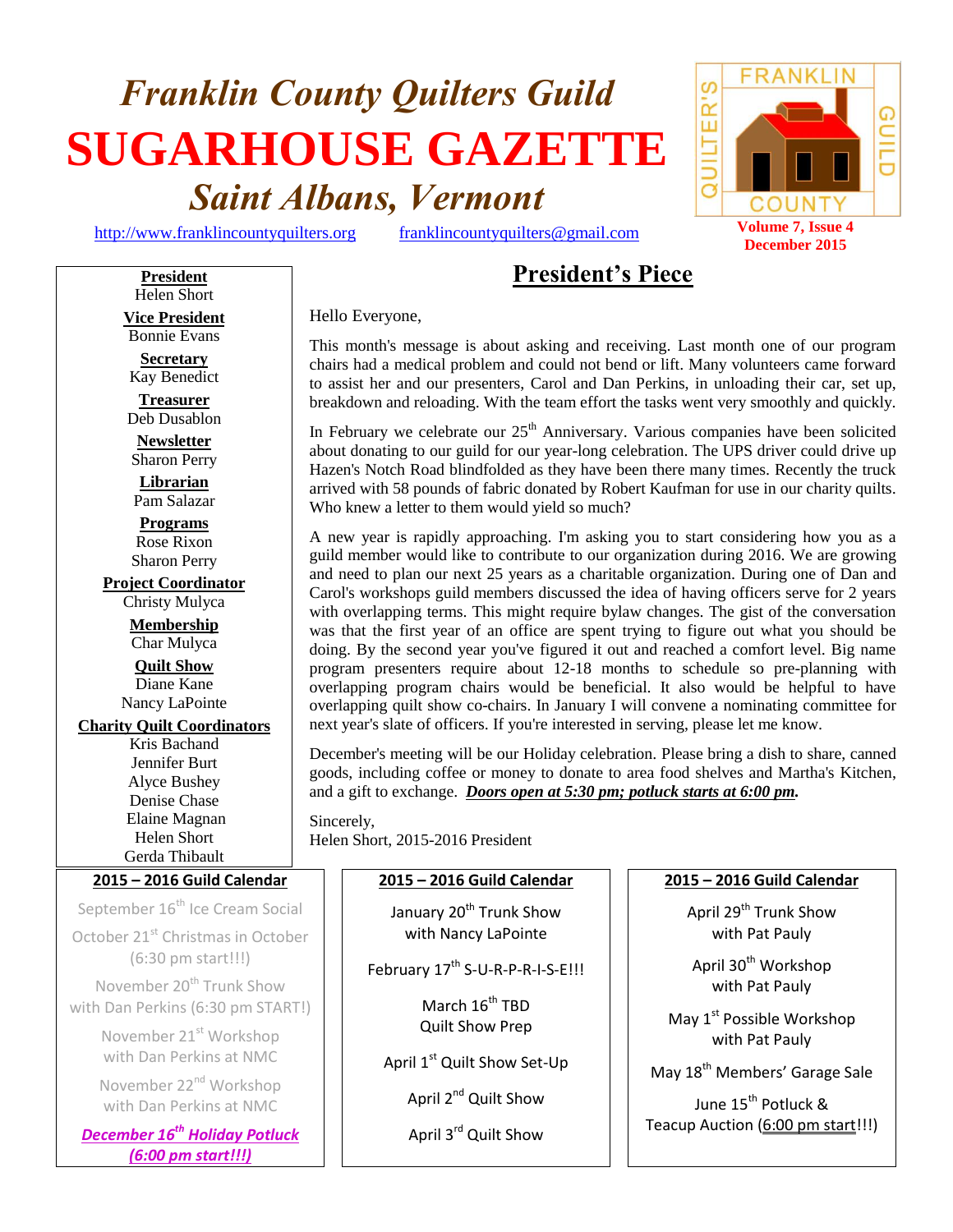#### **FRANKLIN COUNTY QUILTERS GUILD** Minutes of November 20, 2015

Present: Total attended 55, including six guests

Business meeting called to order at 6:30 p.m. by Helen Short, President

**Secretary's Report** for October meeting: Motion to accept by Sharon Perry, seconded by Diane Kane. Approved.

**Treasurer's Report** for November: Motion to accept by Sharon Perry, seconded by Shirley Babcock. Approved.

#### **Committee Reports**

**Programs** - Sharon Perry and Rose Rixon

- Make your own fabric nametag with the guild's logo on it by the December meeting for an entry in the Big Drawing.
- For charity quilts to qualify for the Big Drawing, they must be donated to the guild and turned in to one of the charity quilt coordinators. They may be made from a kit, or not.
- The monthly "birthday gift" for all meeting attendees was a list of websites with videos and tutorials for handmade items.

**Quilt Show** - Diane Kane and Nancy LaPointe

- Twenty-one quilts have been registered for the show. Entry forms may be found on our website.
- There will be another Early Entry Challenge in January for those who have registered a quilt since the October meeting.
- Challenge Quilts All silver fabric pieces have been claimed. If anyone wants to participate and still needs fabric, let Kay Benedict know ASAP, so more fabric can be located and ordered. Details of the challenge can be found on the entry form.

**Projects** - Christy Mulyca

• The mystery quilt will begin in January. In the meantime, keep making your nametags.

#### **Charity Quilts** -

• Breast Cancer - Gerda Thibault. Gerda received a thank-you note from a recipient of a breast cancer quilt.

#### **2016 Charity Quilt**

• Summer Ladd and Roberta Gilmour. Summer and Roberta showed the finished quilt, which will go to Martha's Kitchen in the spring.

#### **Membership** - Char Mulyca

• The roster is now on our Facebook page. Char asked that each member proofread her listing.

#### • **Old Business**

• Diane Kane is looking for quilt donations (any size) for a raffle for a school fundraiser.

#### **Program**

Trunk show by Dan Perkins of Studio 180 and co-owner of Threads Galore Quilt Shop

#### **Monthly Drawings**

- Door Prize: Monica Kelley
- Charity Quilts: Gwen Guyette
- Birthday Celebration prize: Bonnie Evans

#### **Show and Tell**

**Next meeting** - *Wednesday, December 16, 2015 at 6:00 p.m.* Bring any dish for a pot-luck supper. Bring a wrapped item (\$10 limit, handmade encouraged) for a gift exchange. Bring non-perishable food or money to donate to a food shelf.

Meeting adjourned at 8:30 p.m. Minutes submitted by Kay Benedict, Secretary

#### **QUILT SHOW: CHANGE OF VENUE**

Due to continuing construction at the St. Albans City Hall, the 2016 Quilt Show will be held at St. Mary's Parish Hall, on Fairfield Street in St. Albans next year. Martin Manahan, Director of Operations at City Hall, assisted in making the contacts for us, and it has been confirmed with St Mary's Parish.

Apparently, the completion date of the ongoing renovations at the City Hall has been delayed past the scheduled time for the quilt show. That's the bad news. The good news is our deposit for City Hall will be returned AND the rental fee will be waived for the 2017 quilt show at City Hall. Also there is no fee for the Parish Hall…another bit of good news.

Some members of the quilt show committee will be visiting the new venue this week to check out the facility. Kay Benedict will have tape measure in hand to plan another wonderful layout to showcase guild members' quilts. Now that there is a guaranteed venue, everyone can breathe a little easier and continue preparations for the 2016 quilt show.

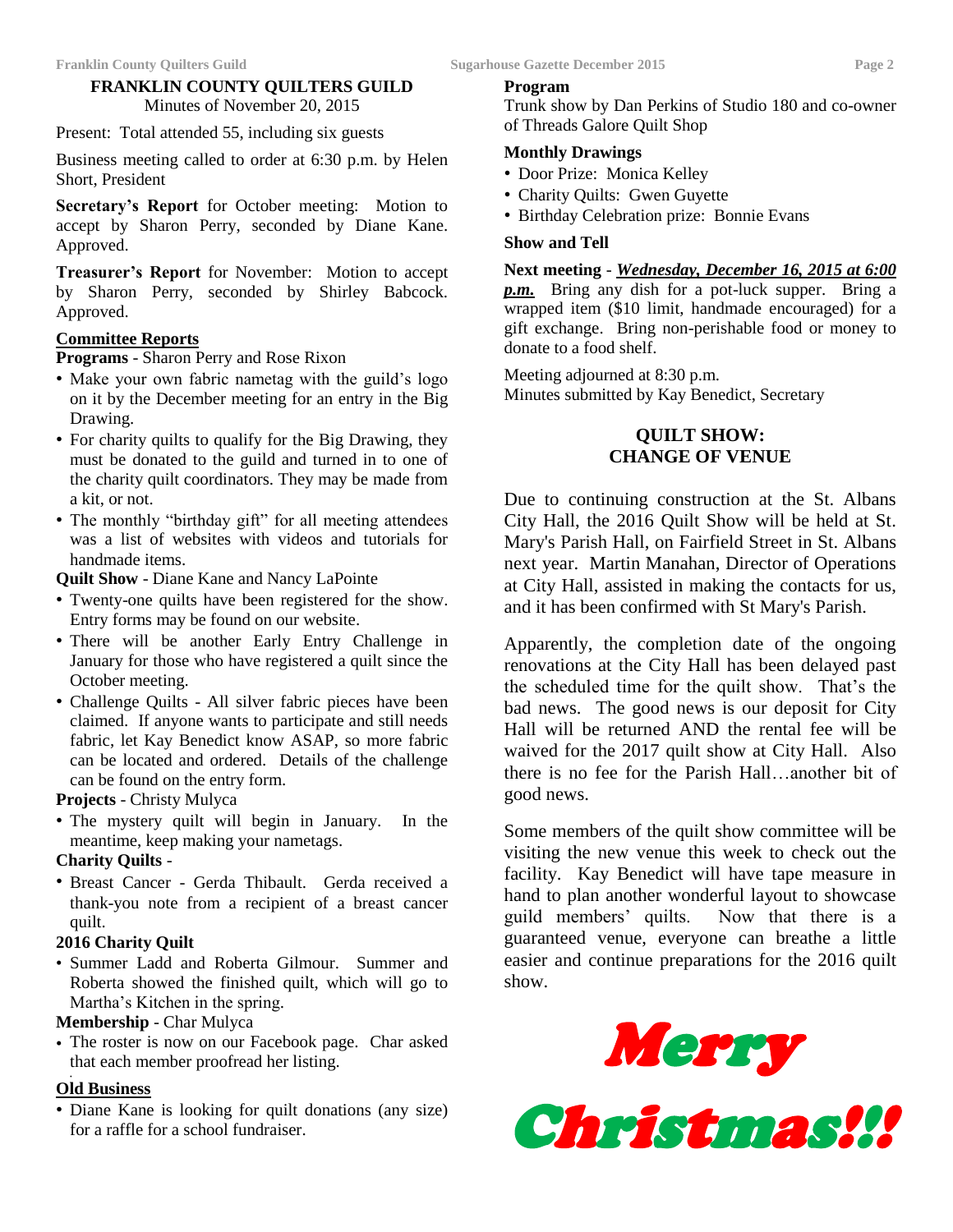### **ENTRY INTO 25TH BIRTHDAY CELEBRATION DRAWINGS**

As a reminder each guild member will have at least one entry into the February drawings. Members can increase their chances of winning in a few other ways. Here are the ways members' names will be entered into the drawings:

- 1 entry for each paid member
- 1 entry for each monthly meeting attended
- 3 entries for each charity quilt made**\***/donated\*\*
- 2 entries for guest you bring who becomes a member (To qualify for 2 entries, new member cannot have been a guild member in previous 10 years)
- 1 entry for every volunteer position at the quilt show you sign up for at the January guild meeting

**\***A question came up about "making" a charity quilt and whether or not only making a quilt top or only quilting an already-made quilt top qualifies for 3 entries. After much thought and some suggestions, a guild member can enter her/his name 3 times for every 2 quilt tops where she/he has only made the quilt top or 3 times for every 2 already-made quilts which she/he only quilts.

\*\*To qualify for a charity quilt donation and entries into the February drawing, the quilt must be made for and donated to the Franklin County Quilters Guild for the guild's charitable efforts and supported organizations/events.

### *EXTRA* **ENTRY(IES) IN 25TH BIRTHDAY CELEBRATION DRAWINGS**

Would you like to earn an extra entry into the February drawings for the awesome prizes donated so far with more to come? **Make your own fabric name tag for the guild and wear it to the December meeting**…your name will be entered one time. And if you **include the FCQG logo on your name tag**, your name will be entered into the drawing one more time. Just make sure you show Sharon Perry so she can make a note (or take a picture) for the additional entry or entries.

### **QUILT TIPS**

- Instead of sending flowers to a quilting friend who is sick, give fat quarters or a gift certificate from her favorite quilt shop.

- Place a wad of masking tape by your sewing machine to catch clipped threads.
- Clean fusible web "goo" from your iron soleplate by ironing on a fabric softener dryer sheet. Put a paper bag on the ironing board first so you don't transfer glue to your ironing board cover.
- Chocolate and quilting play together well!!!



| December | 1  | Elaine | Magnan   |
|----------|----|--------|----------|
| December | 13 | Marge  | Taylor   |
| December | 14 | Diane  | Kane     |
| December | 16 | Nancy  | LaPointe |
| December | 18 | Rose   | Rixon    |
| December | 19 | Janice | Crane    |

# *…and many more!!!*

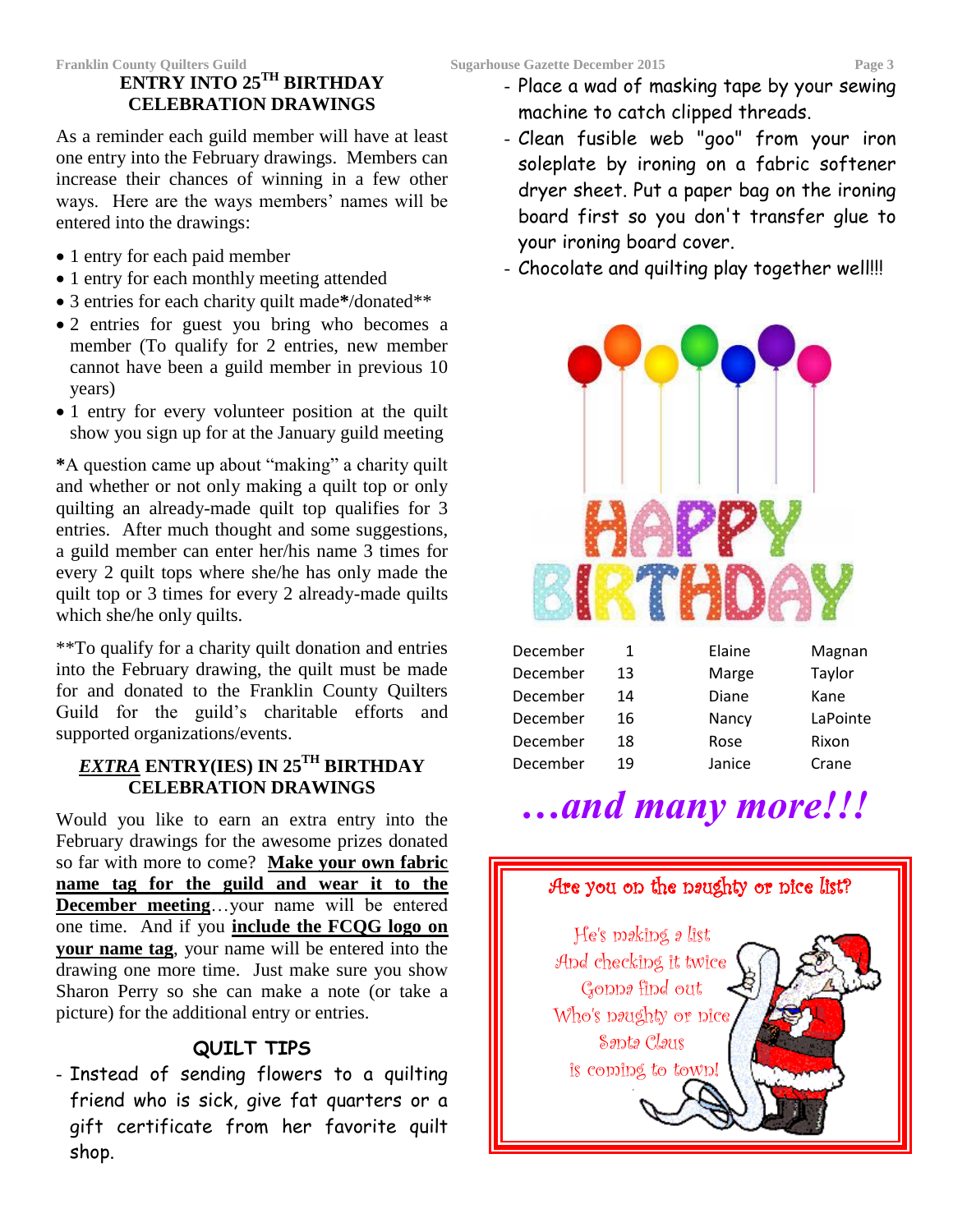#### **TREASURER'S REPORT FOR DECEMBER 2015**

#### **FRANKLIN COUNTY QUILTER'S GUILD Treasurer's Report -- December 16, 2015**

|                                                | <b>Grand Total</b> | \$2,911.25 |
|------------------------------------------------|--------------------|------------|
| <b>Total Funds Paid Out</b>                    | \$2,100.03         |            |
| Sharon Perry, Hotel/Meals/FQs & Gifts/Postage  | \$431.43           |            |
| Dan Perkins, Trunk Show & classes              | \$1,253.00         |            |
| Elaine Magnan, Charity Quilts backings/batting | \$45.47            |            |
| Helen Short, Meeting photocopying              | \$8.48             |            |
| Gerda Thibault, Charity Quilt 32 prints fabric | \$80.00            |            |
| Beverly Cook, Charity Quilt 2016 quilting      | \$221.51           |            |
| Bonnie Evans, Quilt Show black fabric          | \$25.14            |            |
| Gerald Perry, Room set-up for Dec              | \$35.00            |            |
| Funds paid out                                 |                    |            |
|                                                | Sub-Total          | \$5,011.28 |
| <b>Total Funds Collected</b>                   | \$195.00           |            |
| Workshop                                       | \$120.00           |            |
| <b>Funds collected</b><br>Bridge pattern sale  | \$75.00            |            |
| <b>Opening Balance</b>                         |                    | \$4,816.28 |
|                                                |                    |            |

2015 YTD Collections: \$5,760.55

Respectfully submitted, Deborah L. Dusablon, Treasurer

**VISIT THE FRANKLIN COUNTY BARN QUILT TRAIL ON THE GUILD'S WEBSITE AT <http://www.franklincountyquilters.org/fcbqt/index.html>**



*Deadline for articles for next newsletter:* **Wednesday, December 30th , 2015** Please email articles to Sharon Perry, [vtquilter@gmail.com,](mailto:vtquilter@gmail.com) or mail to PO Box 517, Montgomery Center VT 05471